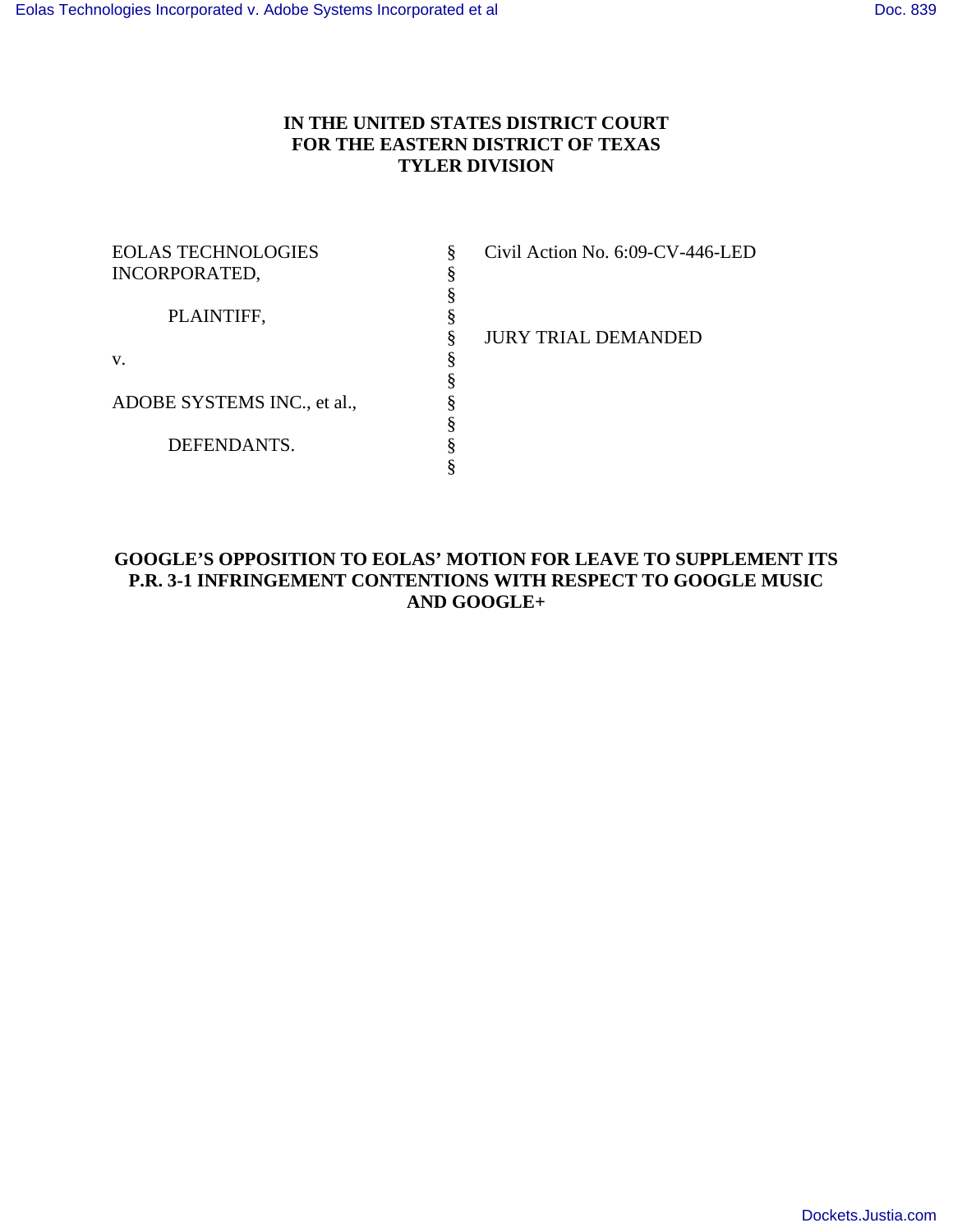# **TABLE OF CONTENTS**

| I.              |                                                                            |  |
|-----------------|----------------------------------------------------------------------------|--|
| Π.              |                                                                            |  |
| Ш.              |                                                                            |  |
| A.              | Eolas Has Not Presented Compelling Evidence That The New Products Are      |  |
| <b>B.</b>       | Eolas Has Not Demonstrated That The Newly Accused Products Are Important   |  |
| $\mathcal{C}$ . | Google Will Be Severely Prejudiced If Eolas Is Allowed To Amend Its        |  |
| D.              | A Continuance Would Not Cure The Prejudice To Google Given Eolas' Apparent |  |
| IV.             |                                                                            |  |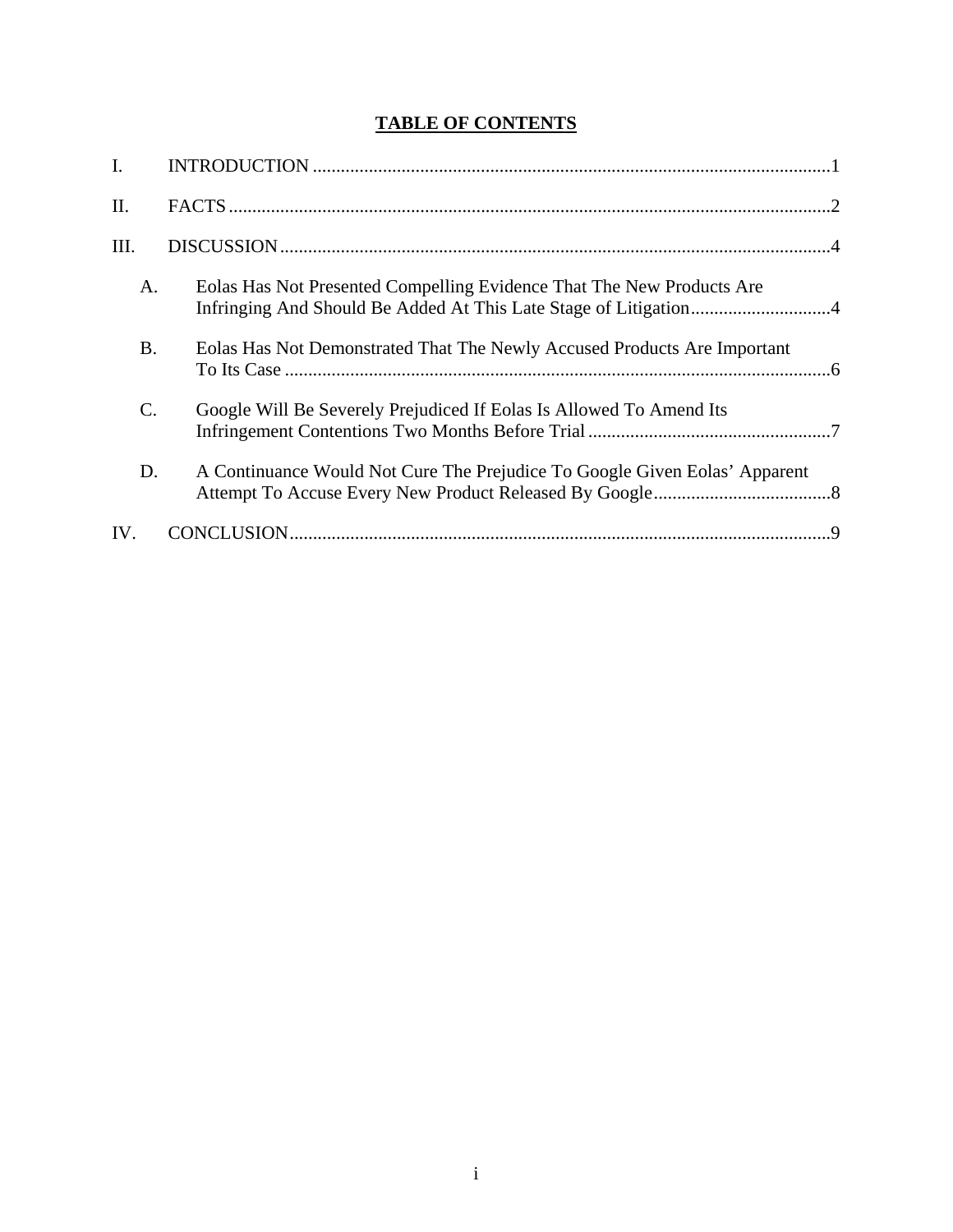# **TABLE OF AUTHORITIES**

**CASES**

| Computer Acceleration Corp. v. Microsoft Corp.,       |
|-------------------------------------------------------|
| Davis-Lynch, Inc. v. Weatherford Int'l, Inc.,         |
| EON Corp. IP Holdings, LLC v. Sensus USA Inc.,        |
| Power-One, Inc. v. Artesyn Technologies, Inc.,        |
| S & W Enters., L.L.C. v. Southtrust Bank of Ala., NA, |
| STMicroelectronics, Inc. v. Motorola, Inc.,           |
| <b>OTHER AUTHORITIES</b>                              |
|                                                       |
|                                                       |
|                                                       |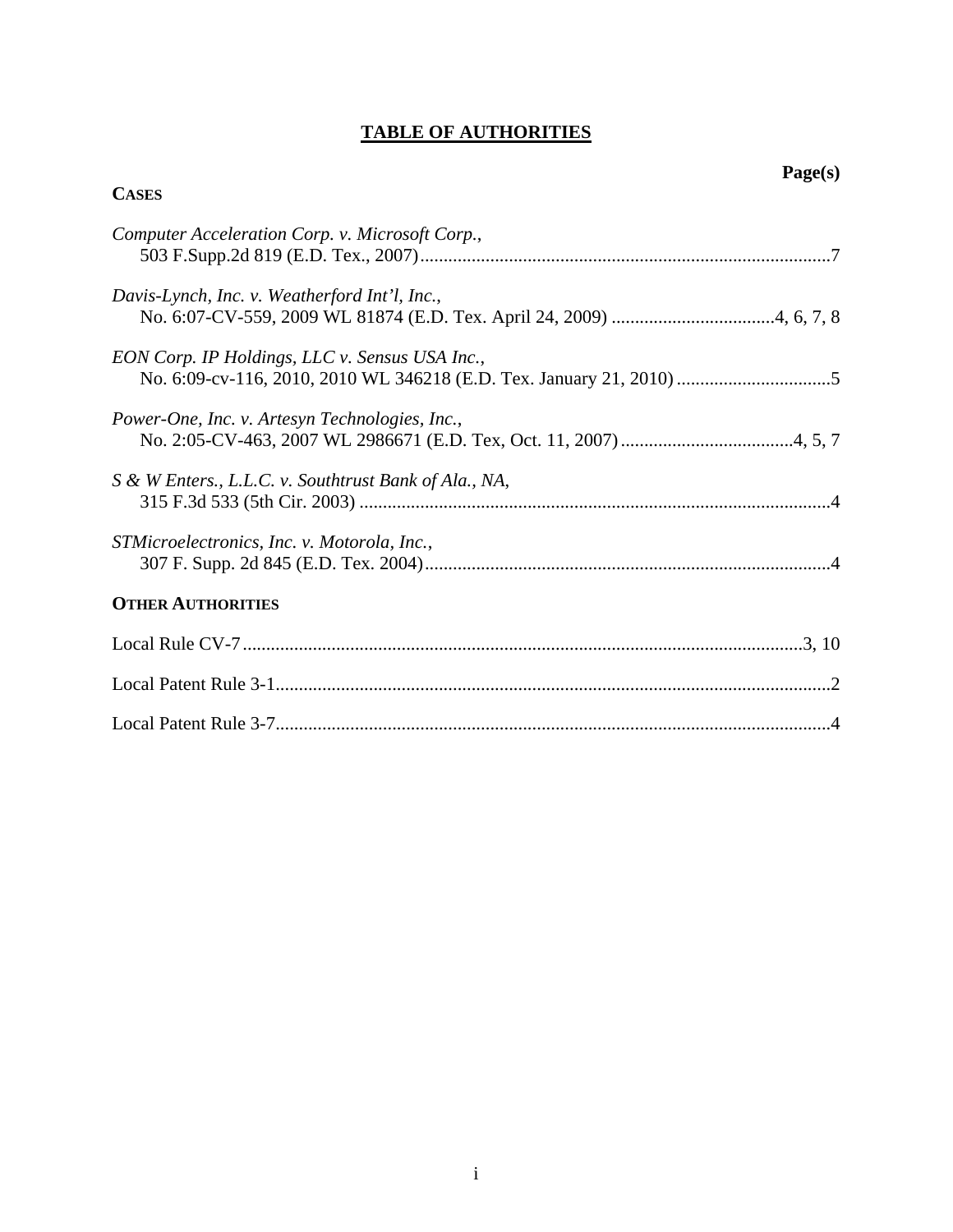#### I. **INTRODUCTION**

Google respectfully requests that this Court deny Eolas' Motion for Leave to Supplement its P.R. 3-1 Infringement Contentions with Respect to Google Music and Google+ ("Motion to Supplement") because Google will be severely prejudiced if Eolas is allowed to amend its Infringement Contentions to add new products at this critically late stage of litigation, particularly given the vague and conclusory nature of the proposed amendments. Eolas' original Infringement Contentions, served on Google more than sixteen months ago, accused no less than "eighteen categories of Google products" of infringement. Motion to Supplement (Dkt. 815), at 2. Eolas subsequently served second and third sets of supplemental Infringement Contentions on Google, bringing the total number of accused products to twenty-six.

Now, a week before the close of discovery and two months before trial, Eolas wants to supplement its Infringement Contentions for a *fourth* time to include two additional products: Google Music and Google+.

Eolas presents no *compelling evidence* that the newly released Google Music and Google+ are infringing, nor has Eolas demonstrated why its proposed amendments are sufficiently important to warrant the addition of new products at this late juncture. Eolas' proposed contentions contain vague allegations that merely mimic the claim language and fail to put Google on notice as to the actual functionality accused. Moreover, the prejudice to Google would be significant, as Google would need to develop new defenses, prepare new witnesses, and expend additional resources at these final stages of an already complex and costly litigation. The harm to Google greatly outweighs any purported importance of these amendments, particularly as the new products are in very limited circulation and represent negligible increases in potential damages. Finally, a continuance cannot cure any prejudice to Google because it is

1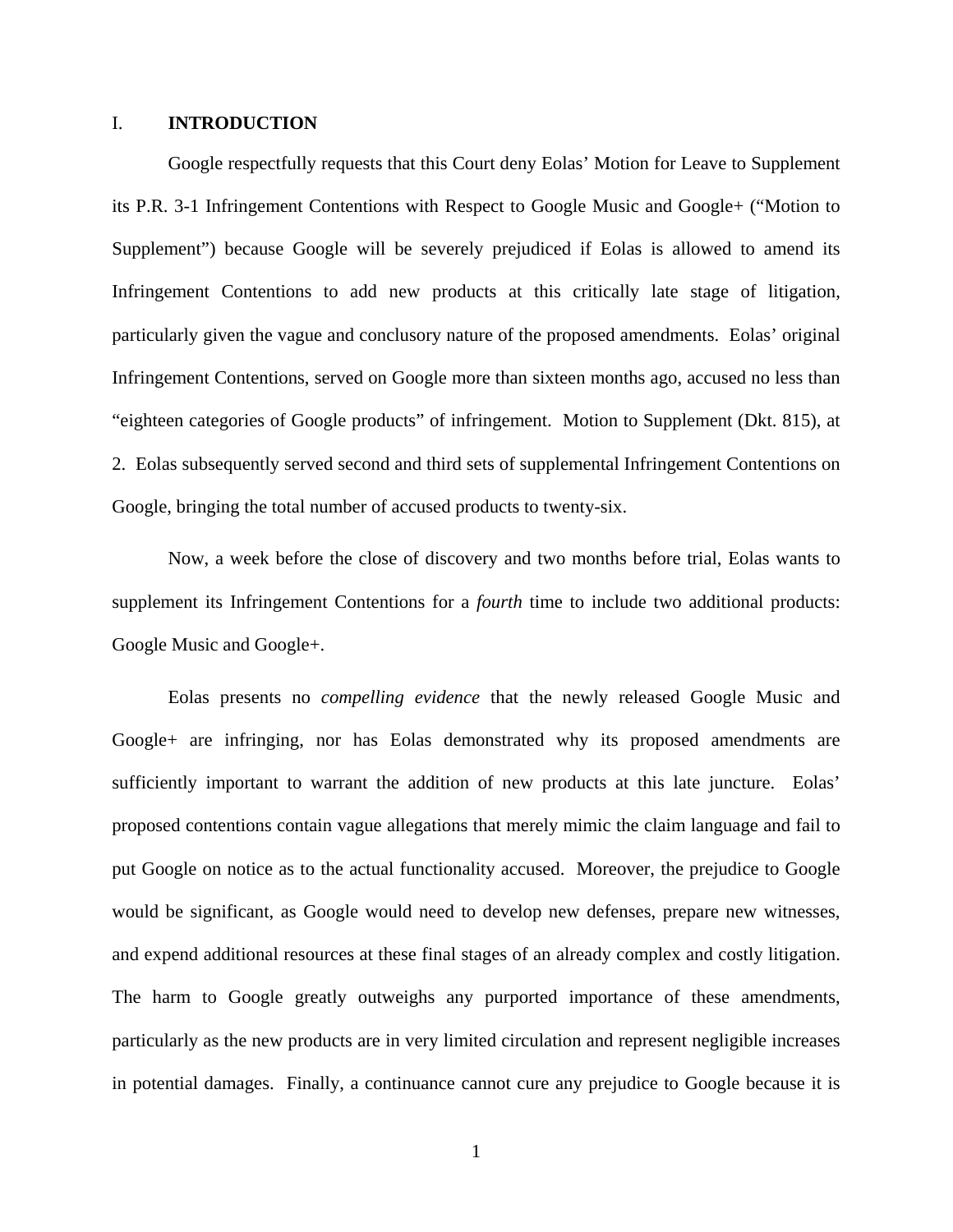apparent that Eolas will simply use each new product release by Google between now and the eve of trial as an attempt to "litigate by ambush" and supplement its Infringement Contentions yet again.

#### II. **FACTS**

On March 5, 2010, as required by Local Patent Rule 3-1, Eolas served its Disclosure of Asserted Claims and Infringement Contentions ("Infringement Contentions") on Google accusing "eighteen categories of Google products" of infringement. Motion to Supplement at 2. On June 24, 2010, Eolas served on Google its first Supplemental P.R. 3-1 and 3-2 Infringement Contentions for Episodic.com, a product not previously accused of infringement. On September 28, 2010, Eolas moved the Court for leave to serve its second supplemental Infringement Contentions to add Google Instant. Google did not oppose Eolas' motion. (Dkt. 426).

On April 18, 2011, Eolas moved the Court again for leave to serve its third supplemental Infringement Contentions. *See* Eolas' Motion for Leave to Supplement its Infringement Contentions for Android 3.0 (Dkt. 634), *denied as moot* (Dkt. 743). Although Eolas' motion suggested that it merely sought to add Android 3.0 to the list of accused products, in fact the amended contentions significantly modified Eolas' infringement theories with respect to Android and accused the YouTube app, which was available at the time of Eolas' original Infringement Contentions. *See* Google's Opposition to Eolas' Motion for Leave to Supplement its Infringement Contentions for Android 3.0 (Dkt. 647), at 1. At the hearing, when Eolas withdrew this belatedly disclosed infringement theory, Google stipulated that Android 3.0 could be added to the list of accused products.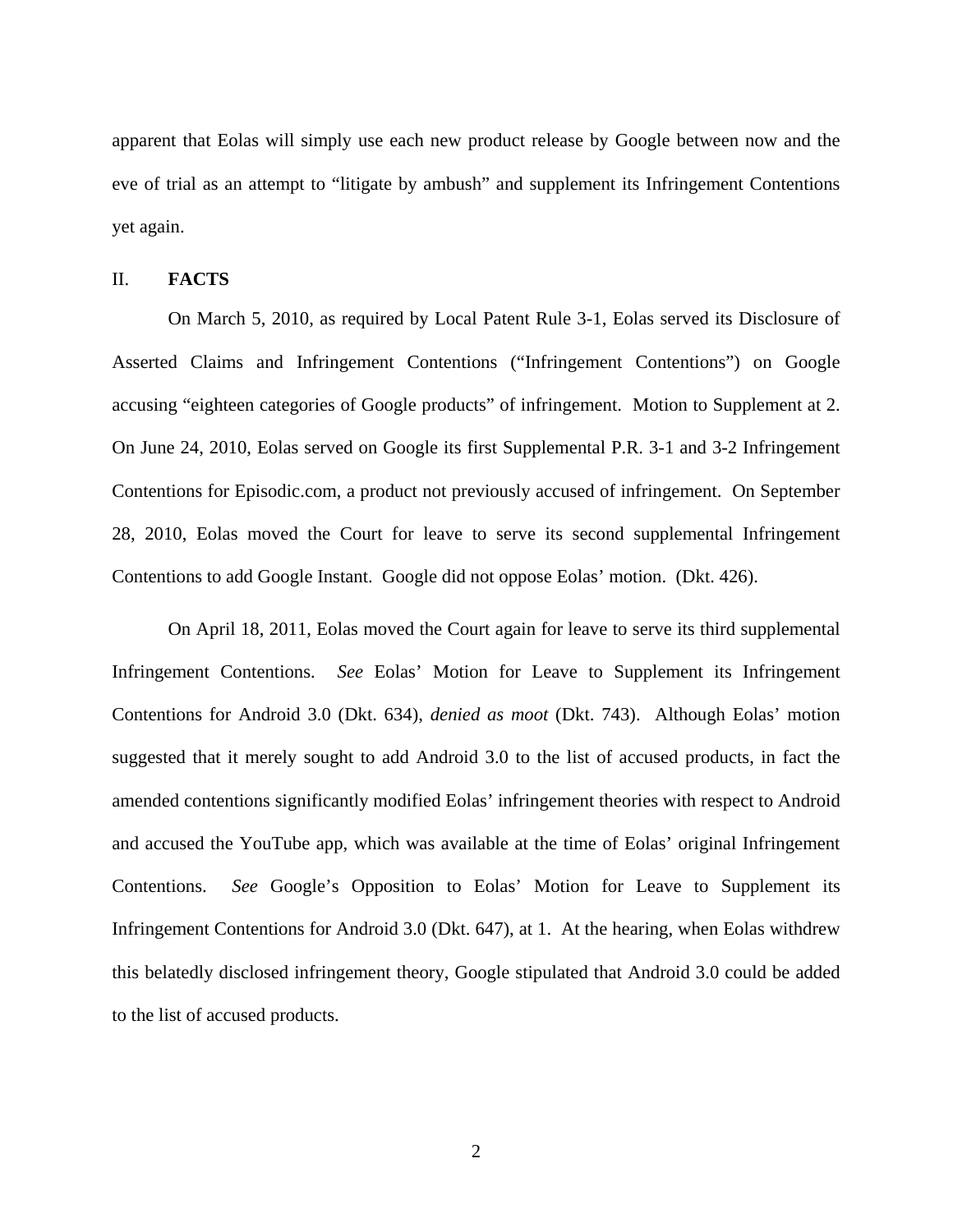On May 10, 2011, Google announced the limited release of Google Music by Google ("Google Music"). Google Music allows users to upload their own music for streaming purposes for free. It is currently in beta testing, hence the official name "Music *Beta*," and is available to by invitation only. *See* Ex. A.

 Google launched Google+ on June 28, 2011 as a social networking service that integrates a number of Google services, allowing users to share contacts, photos, videos, and search topics. It is currently in "limited field trial" testing with a "small number of people." *See* Ex. B.

Following the limited releases of Google Music and Google+, Eolas indicated to Google that it wants to supplement its Infringement Contentions with respect to those products. Google reiterated to Eolas both via correspondence and at the Local Rule CV-7 meet and confer that adding additional products at this late stage in the case would be highly prejudicial to Google, particularly in view of the extensive discovery requests from Eolas to which Google has responded to, which did not include requests related to these additional products. Motion to Supplement, Ex. 11 (e-mail from Mr. Story to Mr. Mierzejewski (July 29, 2011)).

On August 2, 2011, Eolas filed the present motion to supplement its Infringement Contentions, for the fourth time, to add the additional Google Music and Google+ products. Discovery is scheduled to close on August 12, 2011 (Dkt. 670), dispositive motions are due on August 15, 2011 (Dkt. 816), rebuttal expert reports are due on August 17, 2011 (Dkt. 773), and trial is scheduled for October 11, 2011 (Dkt. 249).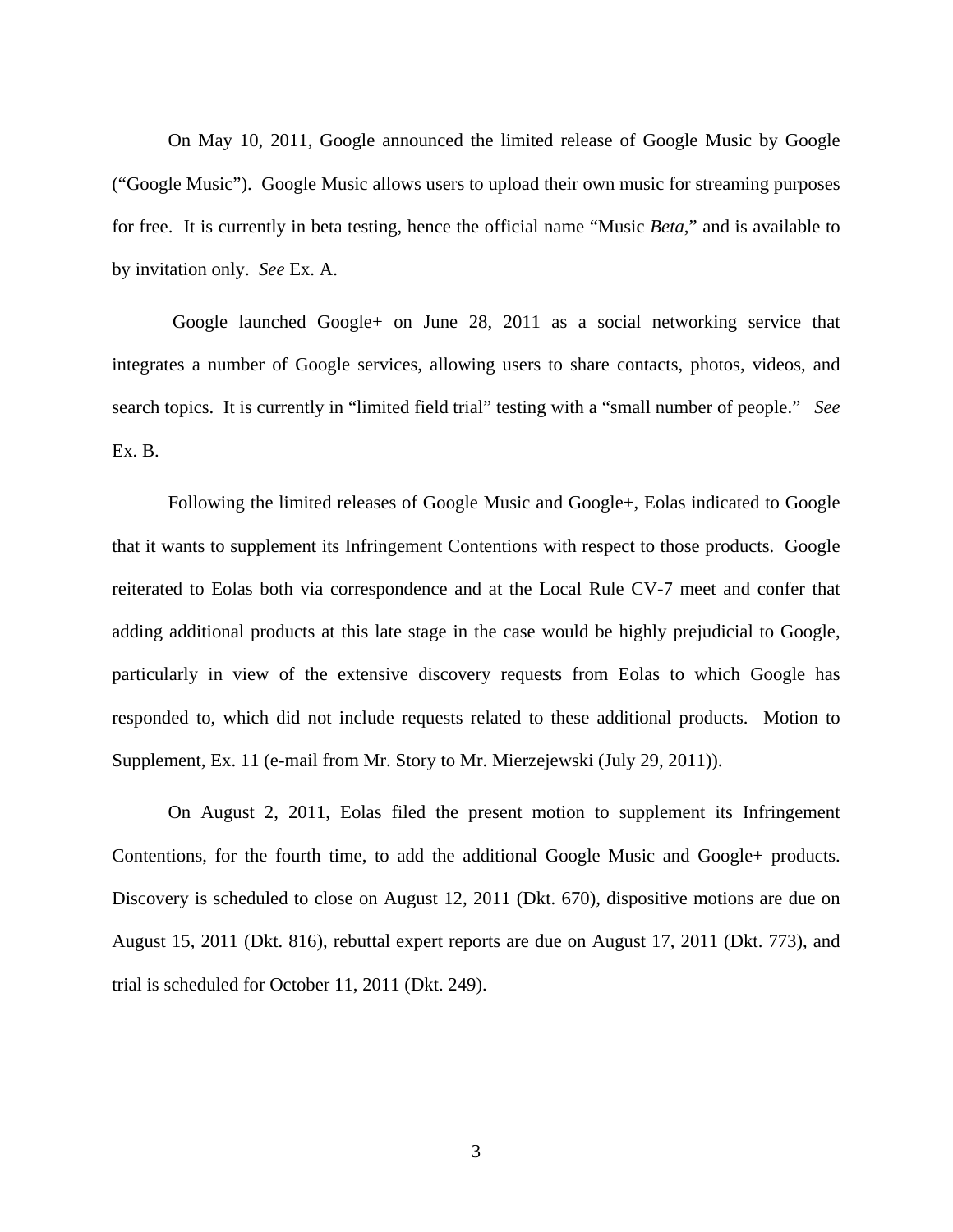#### III. **DISCUSSION**

"The purpose of Local Patent Rules is to 'further the goal of full, timely discovery and provide all parties with adequate notice and information with which to litigate their cases, not to create supposed loopholes through which parties may practice litigation by ambush.'" *Davis-Lynch, Inc. v. Weatherford Int'l, Inc.*, No. 6:07-CV-559, 2009 WL 81874, \*3-4 (E.D. Tex. April 24, 2009) (attached as Exhibit C).

"Patent Rule 3-7 incorporates Rule 16(b)'s good cause standard by stating 'amendment or modification of the Preliminary or Final Infringement Contentions . . . may be made only by order of the Court, which shall be entered only upon a showing of good cause.'" *STMicroelectronics, Inc. v. Motorola, Inc.*, 307 F. Supp. 2d 845, 849 (E.D. Tex. 2004) (quoting P.R. 3-7). The Court has broad discretion to allow scheduling order modifications and considers four factors to determine if modification is appropriate: (1) the explanation for the party's failure to meet the deadline, (2) the importance of what the Court is excluding, (3) the potential prejudice if the Court allows the thing that would be excluded, and (4) the availability of a continuance to cure such prejudice. *S & W Enters., L.L.C. v. Southtrust Bank of Ala., NA*, 315 F.3d 533, 535-36 (5th Cir. 2003).

#### A. **Eolas Has Not Presented Compelling Evidence That The New Products Are Infringing And Should Be Added At This Late Stage of Litigation**

The law is clear that significant justification is required to add new products late in an infringement litigation. For example, in a case where this Court denied plaintiff's motion to amend its Infringement Contentions to add two new products one month before trial, the Court noted that "there should be at least some *solid justification* for allowing new products into the litigation this close to trial." *Power-One, Inc. v. Artesyn Technologies, Inc.*, No. 2:05-CV-463,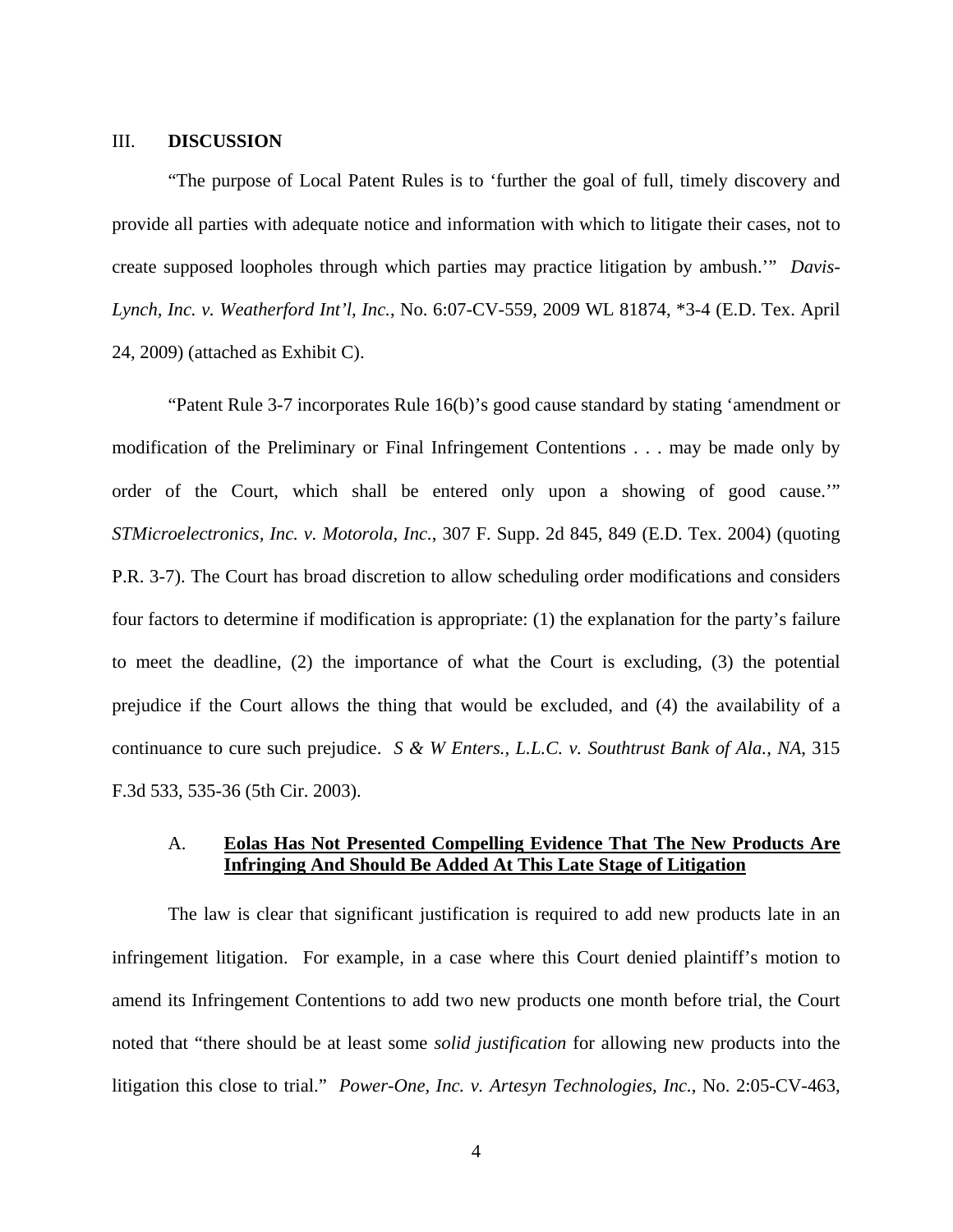2007 WL 2986671, \*10 (E.D. Tex, Oct. 11, 2007) (denying Power-One's motion to amend its Infringement Contentions where "Power-One has not presented enough *compelling evidence* that these products are infringing and should be included in the present litigation.") (emphasis added) (attached as Exhibit D).

Eolas has not presented enough *compelling evidence* that these newly released products are infringing and should be added at this late stage of litigation. *See id*. Eolas' Motion to Supplement simply alleges that the two products "utilize Eolas' patented technologies in materially the same way as Google's other accused products" and that both products allow users to "play, pause, and adjust volume controls . . . interactively through the browser." Motion to Supplement at 7.

Moreover, Eolas' proposed contentions contain vague allegations that merely mimic the claim language and fail to put Google on notice as to the actual functionality accused. For example, independent claim 36 of '985 patent requires "identifying an embed text format which corresponds to a first location in the document, where the embed text format specifies the location of at least an object." Eolas' proposed contentions merely allege, in a conclusory fashion, that Google Music infringes this claim because "Google's servers format the communications so that the browser on the client workstation *identifies an embed text format* which *corresponds to a first location in the document*, where the *embed text format specifies the location of at least portion of an object*." Motion to Supplement, Ex. 12, at 17 (claim language italicized). Eolas' proposed contentions then cites to a block of code spanning six *pages* without any explanation as to which, or how, any portion of the cited block contains the alleged "embed text format" that "corresponds to a first location in the document" and "specifies the location of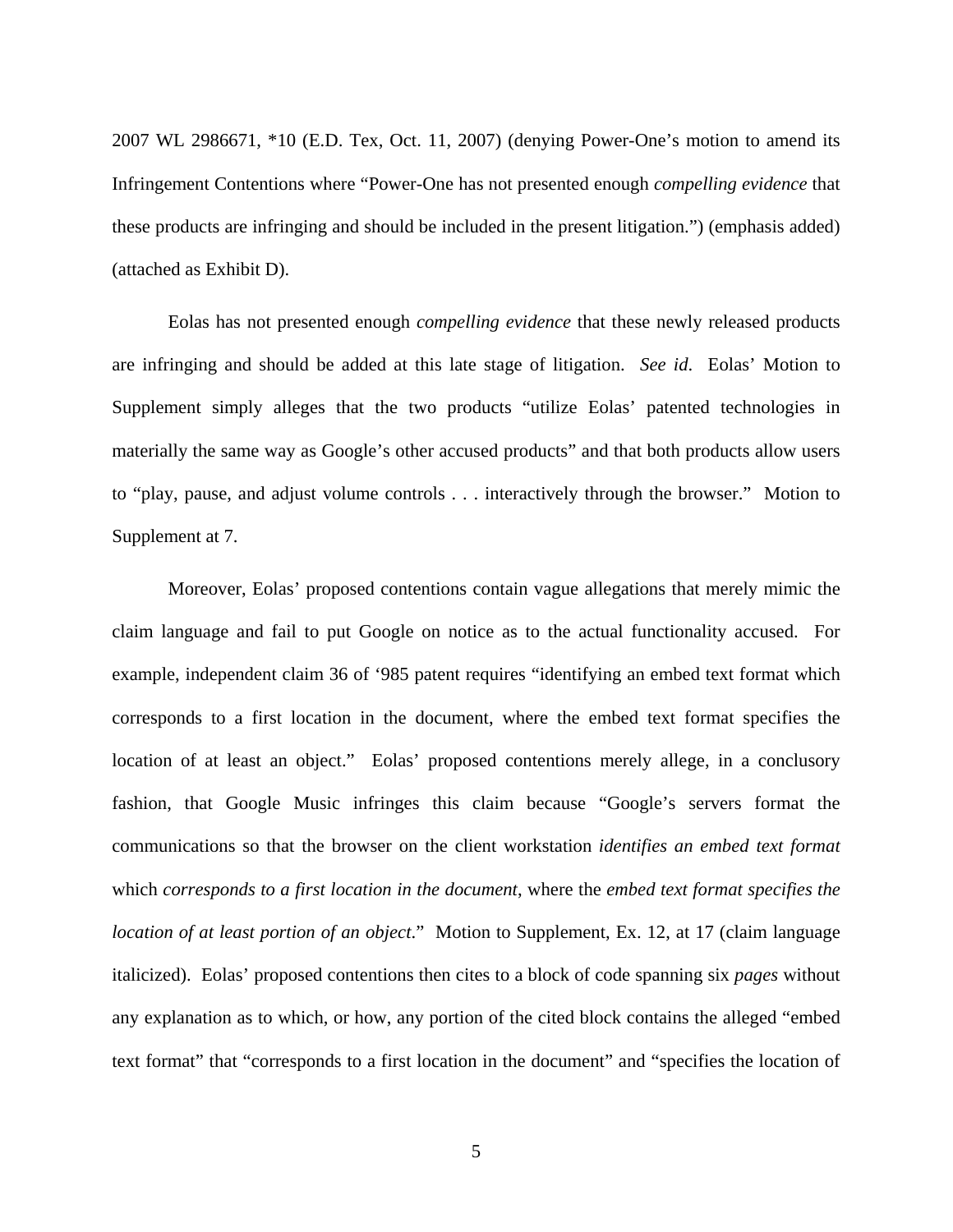at least an object."<sup>1</sup> Indeed, Eolas does not even identify how the six pages of code relate to any functionality of Google Music. *See EON Corp. IP Holdings, LLC v. Sensus USA Inc.*, No. 6:09 cv-116, 2010 WL 346218 at \*3 (E.D. Tex. January 21, 2010) ("Simply block quoting references, however, does not necessarily advise a defendant of where a plaintiff believes asserted elements are found in an instrumentality. Similarly, although citing documents has a role and may further notice, it does not, in and of itself, fulfill the notice function. [A patentee] must put forward its position as to where it believes particular limitations are met by the accused instrumentalities") (attached as Exhibit E).

Eolas' attempt to add new products supported only by vague, conclusory Infringement Contentions two months before trial is not sufficiently compelling to warrant a supplementation at this late stage of litigation, and, even if Eolas had been diligent, would be significantly outweighed by the other factors discussed below.

### B. **Eolas Has Not Demonstrated That The Newly Accused Products Are Important To Its Case**

Eolas has not demonstrated that the two accused products, which are currently under very limited beta and trial releases, are crucial to its infringement case that already encompasses twenty accused Google products. Eolas offers no discussion on the *importance* of the proposed amendment other than the broad allegations that these new products "utilize Eolas' patented technologies" and that the alternative would require Eolas to initiate duplicative litigation.

Eolas' purported justifications for the importance of Google Music and Google+ are insufficient under relevant case law. In *Davis-Lynch, Inc. v. Weatherford Int'l, Inc.*, this Court

 $\overline{a}$ 

<sup>1</sup> *Compare* Motion to Supplement, Ex. 12, at 19-25 (accusing 6 *pages* of scripts as the "embed text format") *with* '985 Patent, Col. 12, Table II (describing "embed text format" as 6 *lines* of a HTML tag).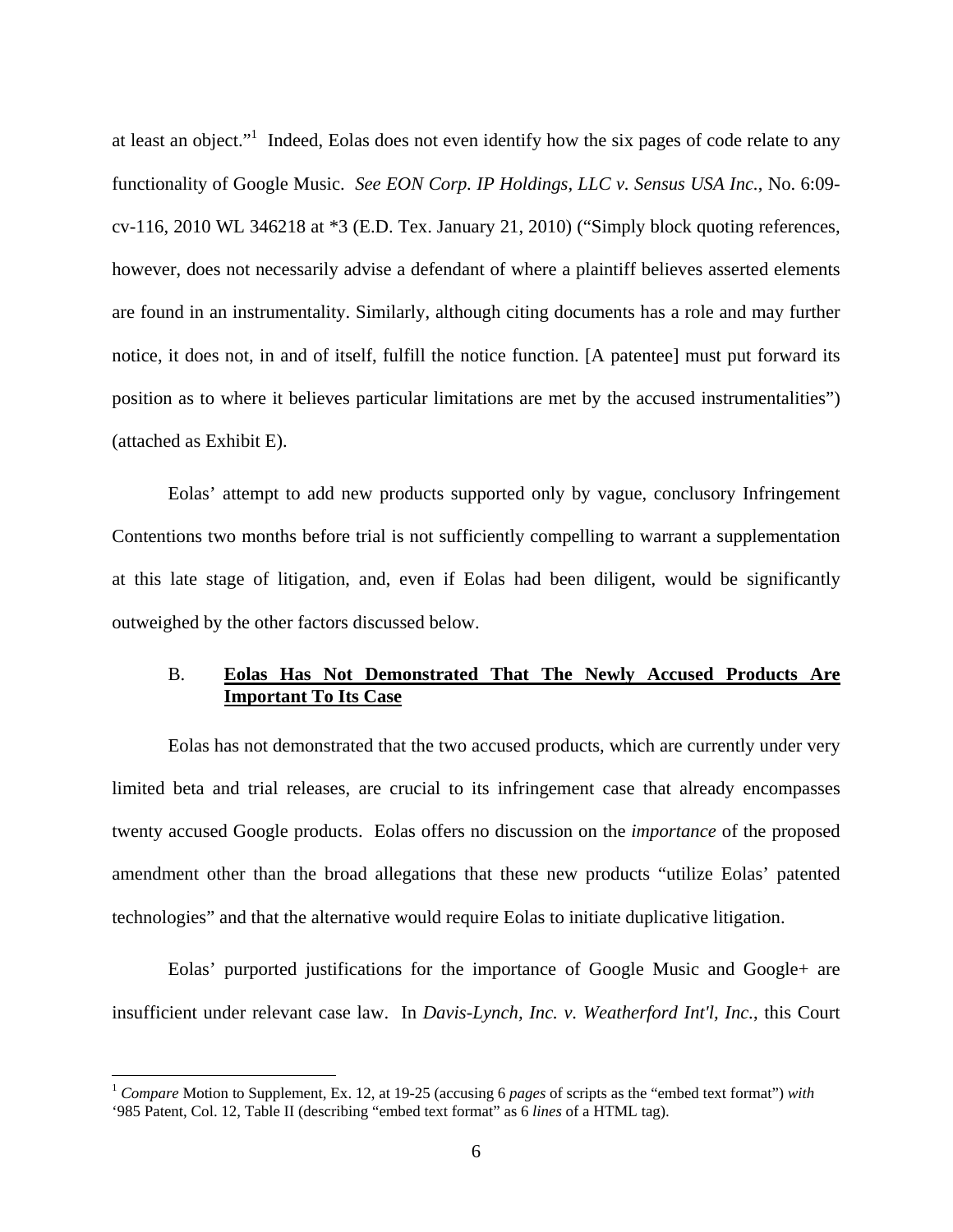denied plaintiff's motion to amend its Infringement Contentions to add new products seven months before dispositive motions were due, despite plaintiff's insistence that the additional products were "important because they make up seventy-five percent of [defendant's] sales." 2009 WL 81874 at \*4. Here, the increase in potential damages is comparatively miniscule, given that the two products are recently released, offered for free, have not generated advertising revenue, and are being made available to only a limited few. Indeed, Eolas acknowledges that only "minimal additional discovery related to damages" are needed. Motion to Supplement at 7.

Moreover, exclusion of these additional products will not result in dismissal of Eolas' case in its entirety—far from it. This case will still proceed against the twenty-six Google products currently accused of infringement.<sup>2</sup> See id. (noting that exclusion of additional products will not result in dismissal of plaintiff's case and the case will still proceed against the products already accused); *see also Computer Acceleration Corp. v. Microsoft Corp.*, 503 F.Supp.2d 819, 825 (E.D. Tex., 2007) (excluding products from a case is not the same as granting a default judgment against a Plaintiff).

### C. **Google Will Be Severely Prejudiced If Eolas Is Allowed To Amend Its Infringement Contentions Two Months Before Trial**

Google will be severely prejudiced if Eolas is allowed to add new products to the case at this critical stage of litigation and derail Google's trial preparation. In *Power-One*, this Court found prejudice to defendants where plaintiff sought to add new products one month before trial. 2007 WL 2986671, \*10. Similarly, in *Davis-Lynch*, this Court found that prejudice to defendant

 $\overline{a}$ 

<sup>&</sup>lt;sup>2</sup> The twenty-six accused products include: en.blog.orkut.com, picasa.google.com, www.episodic.com, DoubleClick.com, services.google.com, Finance.Google.com, www.google.com/phone, Video.Google.com, google.com/latitude, google.com/googlevoice, sketchup.google.com, news.google.com, Google AdSense, Google Documents, Google Gmail, Google Instant, Google Search Suggest, Google Search functionality, Google Maps, Google Maps Web Service, iGoogle, Android Operating System, Google Chrome, www.youtube.com, YouTube Search Suggest, and YouTube HTML5.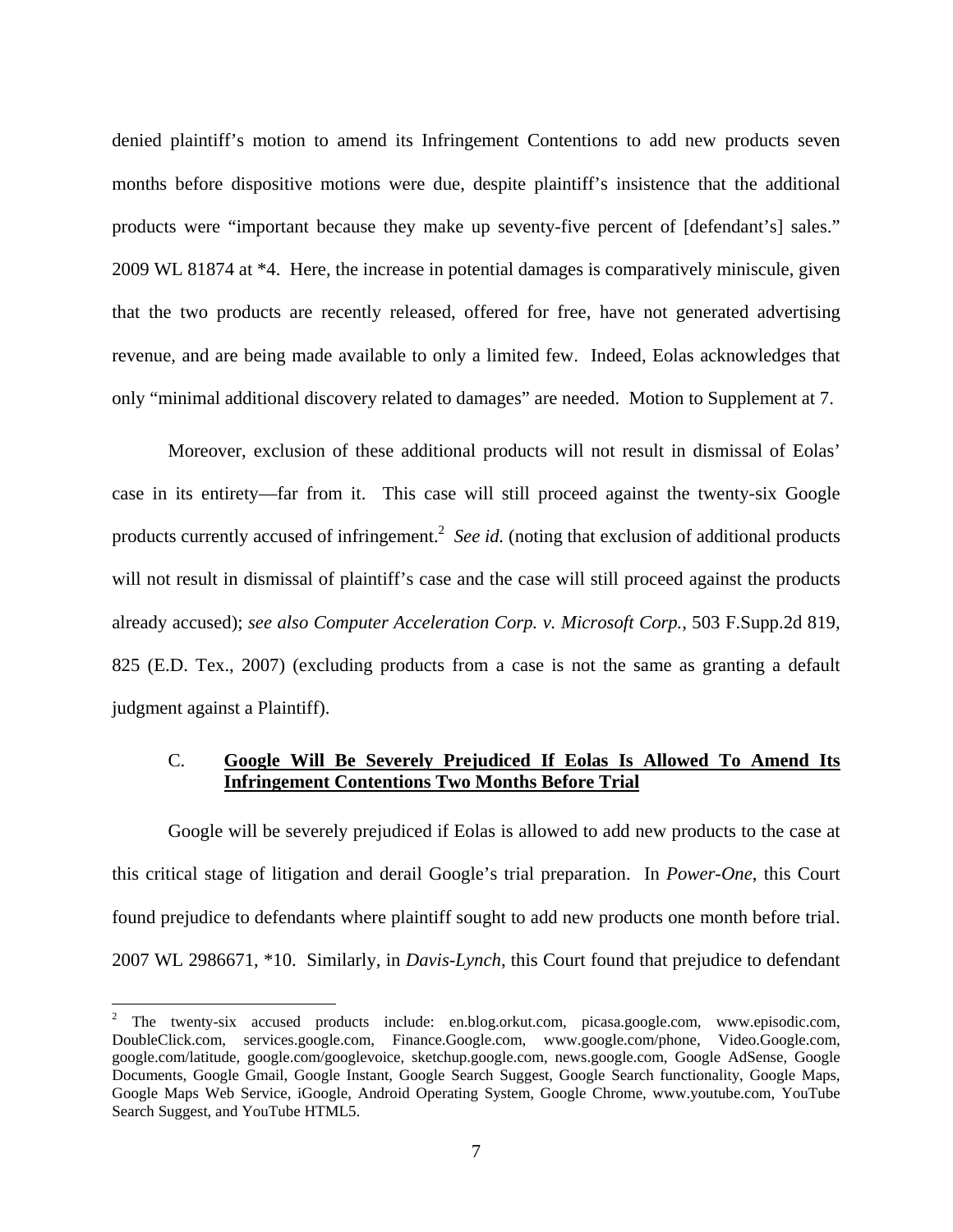would be "significant" "in light of the looming deadlines" where plaintiff sought to add new accused products into the case seven months before dispositive motions were due. 2009 WL 81874, \*5.

 Allowing Eolas to amend its Infringement Contentions to include two additional products a week before the end of discovery and two months before trial would be unduly burdensome and disruptive to Google's trial preparation. Google would need to develop new defenses in response to Eolas' new Infringement Contentions, prepare new witnesses knowledgeable on the two products, and expend additional resources in an already complex and costly litigation. This would be rendered all the more difficult because Eolas' proposed contentions merely restate the claim language, lack adequate evidentiary support, and fail to provide notice to Google with respect to the specific functionality being accused. *See* discussion, *supra*, at 6-7. With discovery ending in two days, dispositive motions due in five days, rebuttal expert reports due in a week, and trial in two months, the prejudice to Google would be "significant," particularly "in light of the looming deadlines."<sup>3</sup> *Id*.

#### D. **A Continuance Would Not Cure The Prejudice To Google Given Eolas' Apparent Attempt To Accuse Every New Product Released By Google**

Eolas' latest tactics also demonstrate why a continuance cannot cure any prejudice to Google. Google is constantly working to introduce new innovative products to Internet users. Indeed, Google Music and Google+ represent the latest ventures by Google to help make the Internet more accessible to users, for free. Eolas should not be allowed to use every new release by Google as an attempt to "litigate by ambush" and supplement its Infringement Contentions

<sup>&</sup>lt;sup>3</sup> Even had Eolas filed this motion earlier, Google would still have been faced with the then-looming deadlines at the time.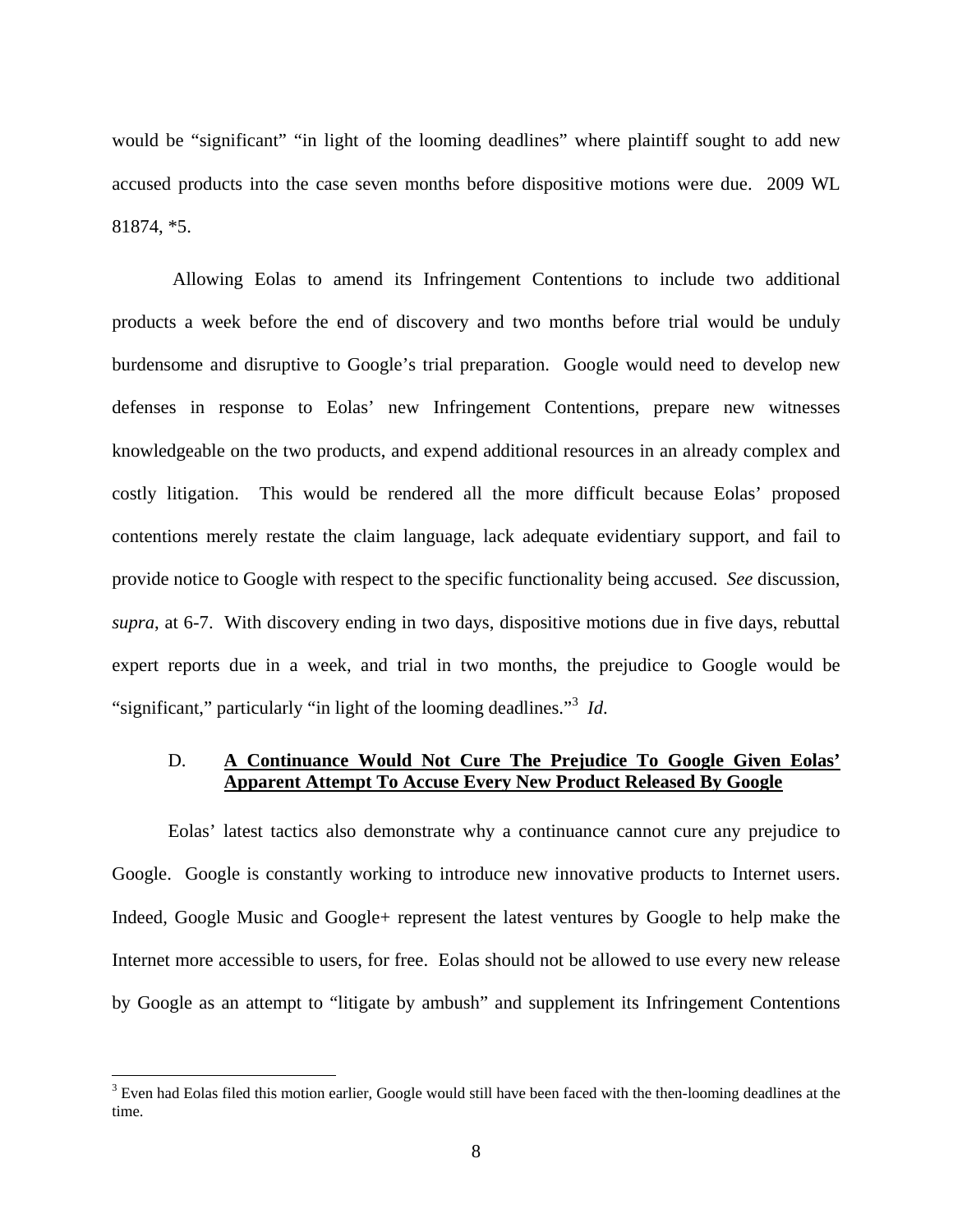because it misleadingly contends that its patents are used by all modern Internet technology.<sup>4</sup> Google's ability to adequately prepare its case for trial will be seriously hampered because it may be forced, at any moment, to respond to new Infringement Contentions, divert its resources and expend costs in preparing new defenses. A continuance would create only additional prejudice to Google, both in its ability to defend this case and in the cost required to do so.

#### IV. **CONCLUSION**

1

For the foregoing reasons, Google respectfully requests that this Court deny Eolas' Motion for Leave to Supplement its P.R. 3-1 Infringement Contentions with Respect to Google Music and Google+.

<sup>&</sup>lt;sup>4</sup> Indeed, as evident from Eolas' allegation that Google failed to identify these products or include them in its productions "despite what must have been months if not years of planning and development," Eolas unreasonably expects Google to disclose and produce information on any and all products being planned or developed, even before they're released, and even though no analogous product has been accused of infringement. *See* Motion to Supplement, at 5.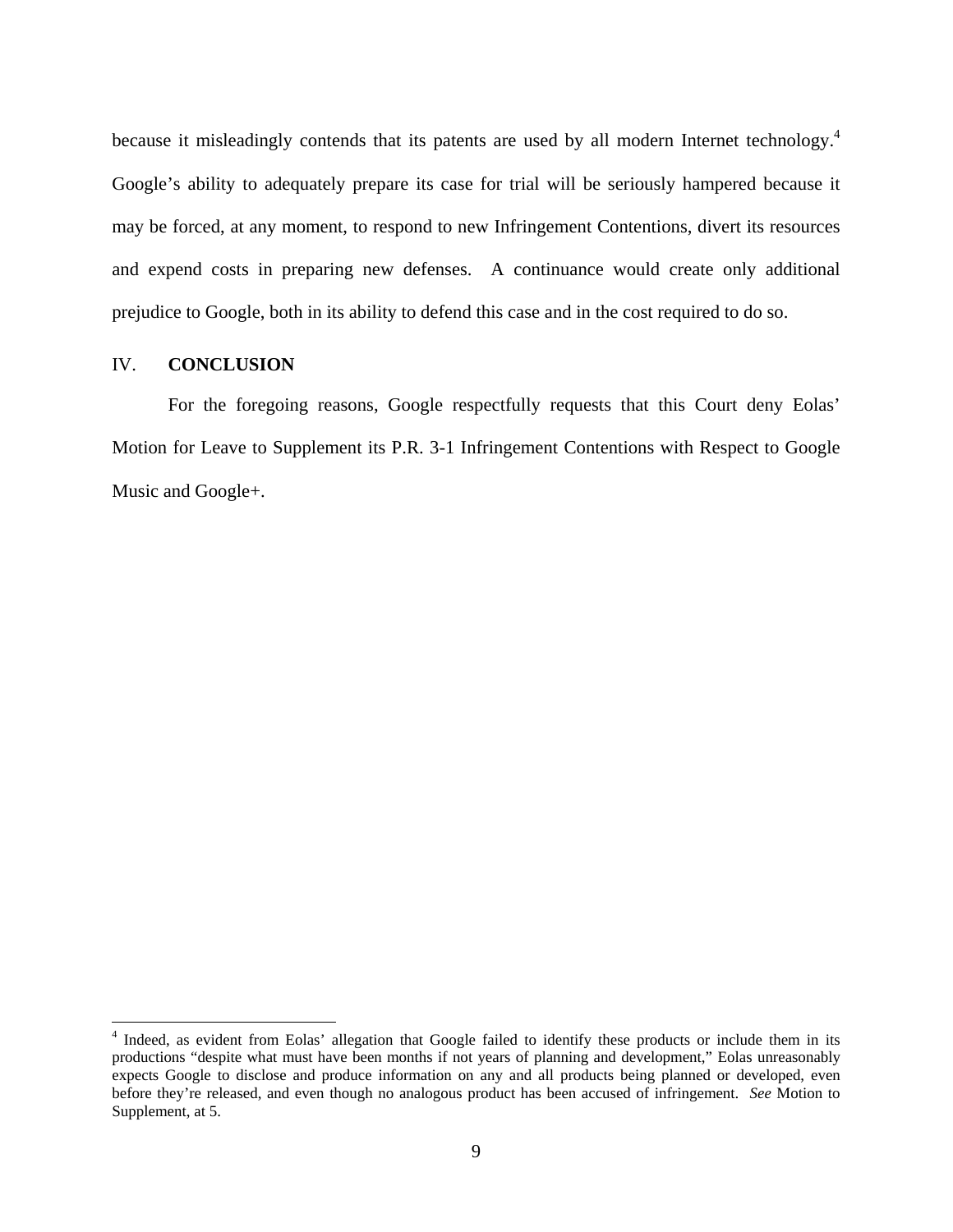Dated: August 11, 2011 Respectfully Submitted,

By: /s/ *Sasha G. Rao, with permission by Michael E. Jones* 

James R. Batchelder (pro hac vice) james.batchelder@ropesgray.com Sasha G. Rao (pro hac vice) sasha.rao@ropesgray.com Mark D. Rowland mark.rowland@ropesgray.com Brandon Stroy (pro hac vice) brandon.stroy@ropesgray.com Lauren N Robinson (pro hac vice) lauren.robinson@ropesgray.com Rebecca R. Hermes (pro hac vice) rebecca.hermes@ropesgray.com Han Xu (pro hac vice) han.xu@ropesgray.com ROPES & GRAY LLP 1900 University Avenue, 6th Floor East Palo Alto, California 94303-2284 Telephone: (650) 617-4000 Facsimile: (650) 617-4090

Michael E. Jones (Bar No. 10929400) mikejones@potterminton.com Allen F. Gardner (Bar No. 24043679) allengardner@potterminton.com POTTER MINTON A Professional Corporation 110 N. College, Suite 500 Tyler, TX 75702 Telephone: (903) 597-8311 Facsimile: (903) 593-0846

ATTORNEYS FOR GOOGLE INC. AND YOUTUBE LLC.